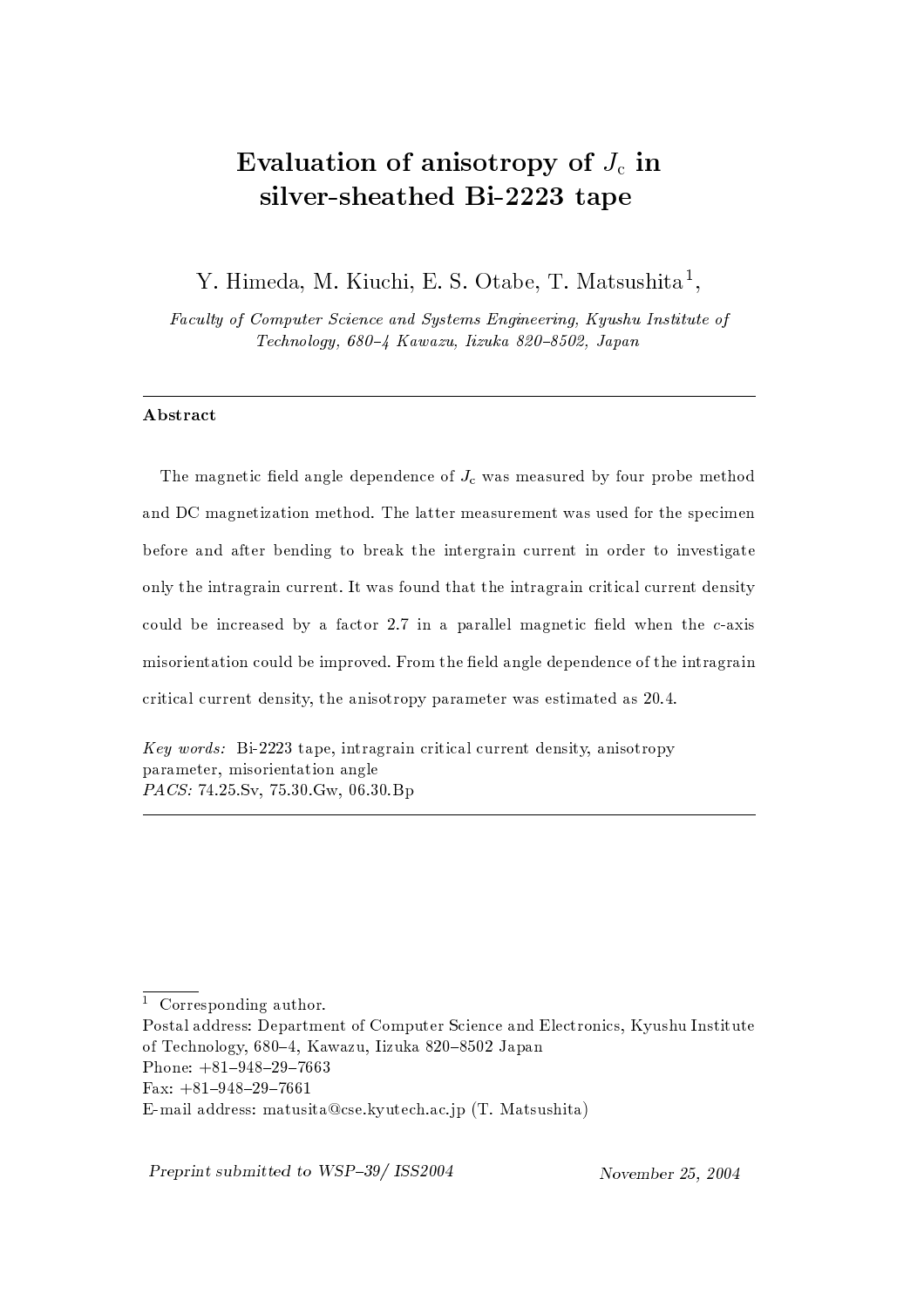#### Introduction  $\mathbf{1}$

Silver-sheathed Bi-2223 tape is a promising candidate of HTS wire which is expected for practical applications and long length wires over 1 km with relatively high critical current density have been fabricated. However, the critical current density of PIT Bi-2223 tapes has not been significantly improved. This originates from the fact that these tapes are of polycrystalline structure and a crystal misorientation of grains is a major factor which deteriorates the critical current property as well as a sausaging of superconducting filaments and weak links of grain boundaries. The relatively low  $n$  values in Bi-2223 tapes are attributed to these factors. In previous measurement [1], it was found that the influence of the sausaging of superconducting filaments was not significant in the present PIT tapes, since the effect of other factors is much stronger than that of the sausaging. Hence, it is necessary to quantitatively clarify the influence of other factors on the critical current density, and the effect of crystal misorientation of grains is investigated in this study. For this purpose, it is necessary to distinguish the effects of in-plane misalignment and out-of-plane misalignment of grains.

The current flowing the tape consists of two components, i.e., the intergrain current which flows across grain boundaries and the intragrain current which flows inside grains. The intergrain current corresponds to the transport current. On the other hand, the magnetic moment has contributions from the two currents. Only magnetization intragrain current can be picked up by breaking the intergrain current. In order to clarify the effect of the out-of-plane misalignment, the anisotropy only of the intragrain current must be clarified.

In this study, the magnetic field angle dependence of  $J_c$  was measured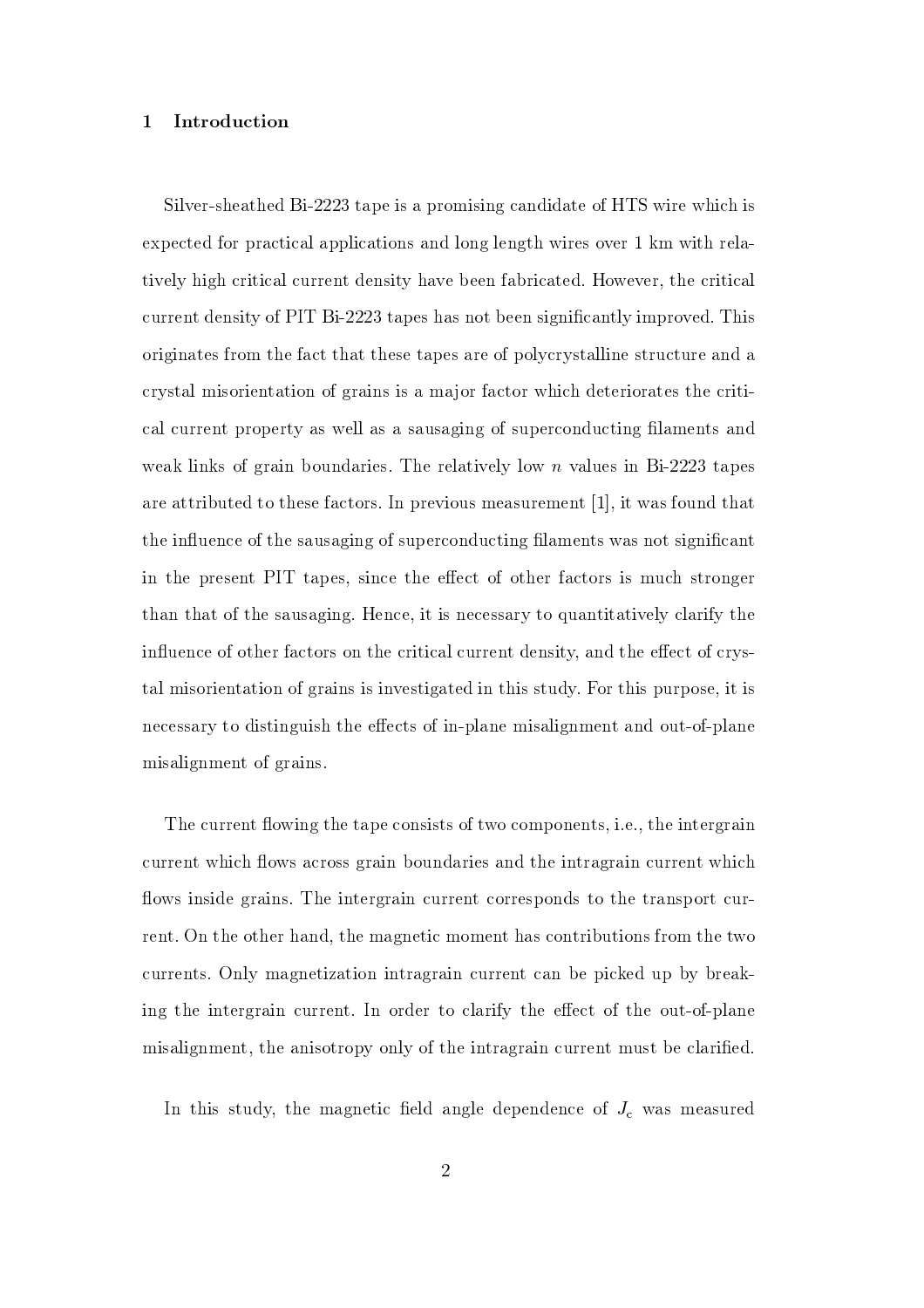by the four probe method and the DC magnetization method. In order to evaluate the intragrain current, the intergrain currents was broken by bending the specimen and the DC magnetization method was used for measuring the intragrain current. The real anisotropy in the intragrain  $J_c$  was evaluated by the combination of the apparent anisotropic intragrain  $J_c$  obtained from the magnetic measurement and the distribution of the c-axis orientation angle by a theoretical analysis with the anisotropy of the irreversibility field.

#### $\boldsymbol{2}$ Experimental

The measured specimen was a multifilamentary Bi-2223 silver-sheathed tape with 61 filaments prepared by the powder-in-tube method. The width and thickness of the tape were 4.2 mm and 0.22 mm, respectively. The average width and thickness of superconducting filaments were about 390  $\mu$ m and 13  $\mu$ m, respectively. The critical temperature,  $T_c$ , was 109 K and the critical current at 77.3 K in self field was about 80 A.

In order to evaluate the intragrain current, it is necessary to break the connectivity between grains by bending the specimen. For this purpose, the bending strain of about 8.8  $\%$  was applied in two directions and it was confirmed that the transport critical current density was reduced to zero after the bending. Fig. 1 shows a cleaved cross-section of a superconducting filament by bending observed by SEM. It is seen that the filament is cleaved also in the direction of the thickness and the typical thickness of each chip is about  $1.5 \mu m$ .

The critical current density of the tape was measured by the four probe method and the DC magnetization method. The usual electric field criterion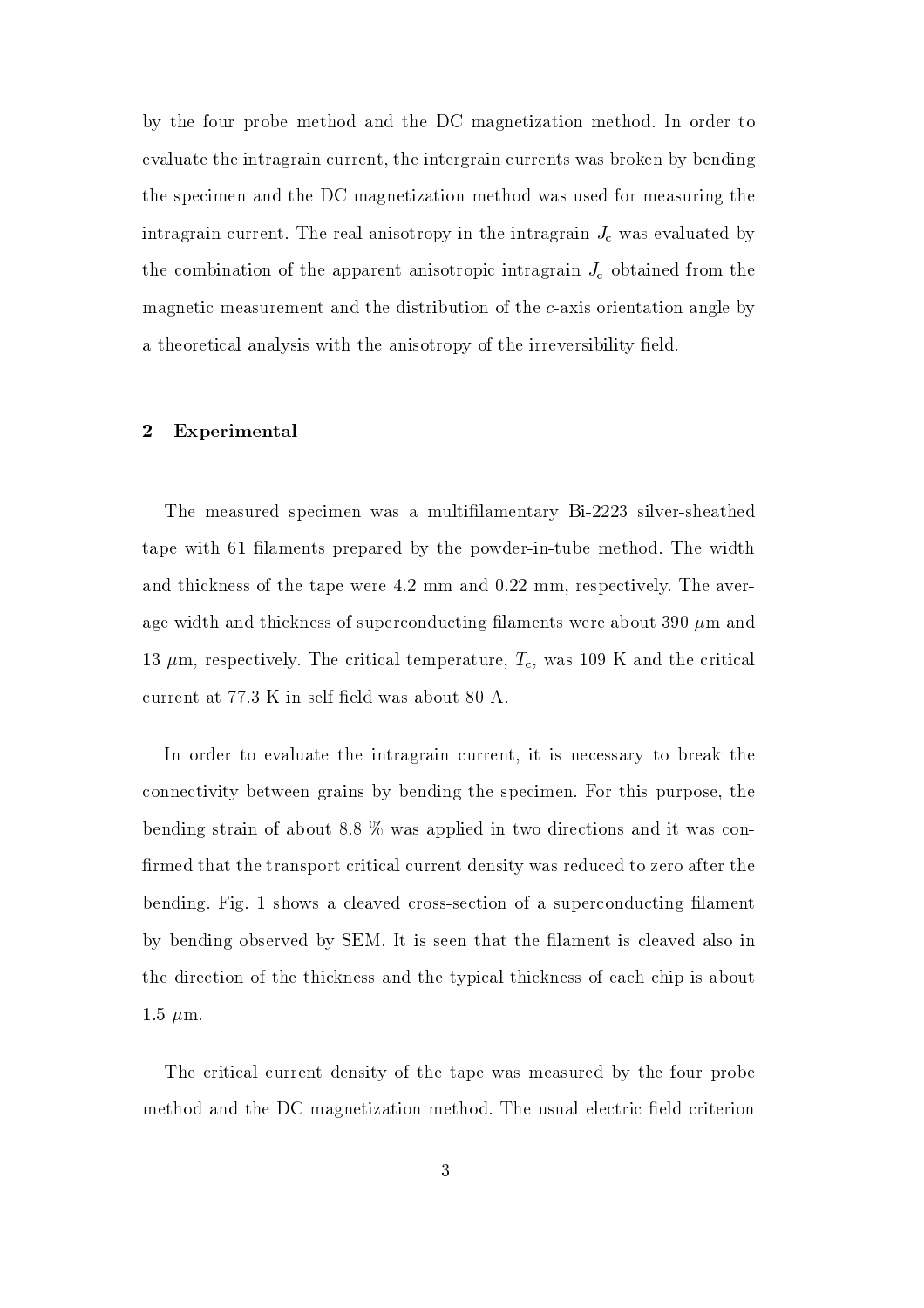of  $E_c = 1.0 \times 10^{-4}$  V/m was used for the four probe method and the typical electric field at the DC magnetization measurement was of the order of  $10^{-8}$  V/m. The field angle  $\theta$  from the surface was changed from 0° to 90° keeping the field direction normal to the length of the tape at 77.3 K. The magnetic field was applied up to  $0.12$  T in the both measurements.

The DC magnetization method using a SQUID magnetometor (MPMS-7) was done before and after breaking of the intergrain currents by bending the specimen. The critical current density,  $J_c$ , was determined from the hysteresis of magnetic moment  $\Delta m$  with an assumption of Bean's model. Each filament was approximated by a rectangle and there are two patterns of shielding current inside the filament depending on  $\theta$ . In the case of  $0 \le \theta \le \theta_{\text{th}} =$  $\tan^{-1}(w/d)$  with d and w denoting the thickness and width of filaments, respectively, the shielding current flows as shown in Fig. 2(a) and (b),  $J_c$  is evaluated from

$$
J_{\rm c} = \frac{6\Delta m \cos^2 \theta}{n_{\rm f} d^2 \left[ (w - d \tan \theta) \left( 3l - \frac{d}{\cos \theta} \right) \cos \theta + 2d \left( l \cos \theta - \frac{d}{4} \right) \tan \theta \right]}, (1)
$$

where  $n_f$  is the number of filaments and l is the length of filaments, for the case of unbroken filaments. In the above the side along the length is assumed to be parallel to the y-axis for simplicity. In the case of  $\theta_{th} \leq \theta < 90^{\circ}$ , the current flows as in Fig. 2(c) and  $J_c$  is evaluated from

$$
J_{\rm c} = \frac{6\Delta m \sin^2\theta}{n_{\rm f}w^2 \left[ \left( d - \frac{w}{\tan\theta} \right) \left( 3l - \frac{w}{\sin\theta} \right) \sin\theta + 2w \left( l\sin\theta - \frac{w}{4} \right) \frac{1}{\tan\theta} \right]}.
$$
 (2)

The corresponding values are  $n_f = 61$ ,  $d = 13 \mu \text{m}$ ,  $w = 390 \mu \text{m}$  and  $l =$ 3.82 mm.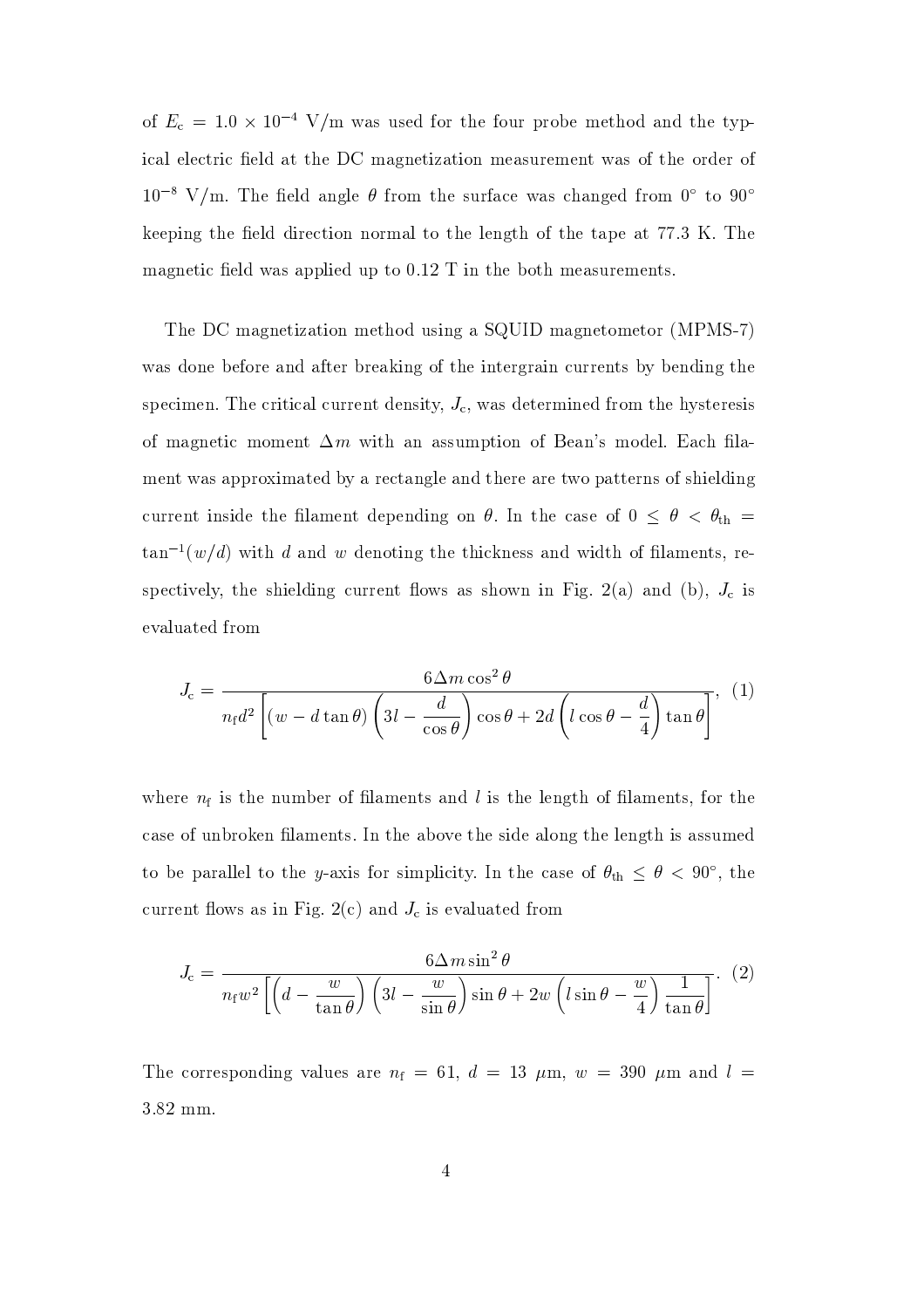After the bending, cleaved chips are approximated again by rectangles and the same formula can be used for the estimation of  $J_c$ , where  $n_f$ , d, w and l mean the number and corresponding sizes of the chips, respectively. In this case the typical thickness of each chip, d, is found to be about 1.5  $\mu$ m by SEM observation. The values of  $w$  and  $l$  are hard to be found from the view of side surface, and these values are speculated so that  $J_c$ -value at  $\theta = 90^{\circ}$  after the bending is the same as that before the bending. Thus, we have  $w = l = 10 \mu m$ and  $n_f = 6.6 \times 10^6$ . These values of w and l are of the same order of magnitude as assumed by Kawano et al. [2].

The value of  $\theta_{\rm th}$  before and after the bending is about 88 and 81 degree, respectively, and Eq. (2) was used only  $\theta = 90^{\circ}$  in this measurement. In the case of  $\theta = 90^{\circ}$ , Eq. (2) is equivalent to Eq. (1) with exchanging d and w.

#### 3 **Results and Discussion**

The magnetic field angle dependence of the transport  $J_c$  at  $T = 77.3$  K is shown in Fig. 3. This result shows that the critical current density is uniquely expressed as a function of a magnetic field component normal to the tape surface,  $B \sin \theta$ , in the large angle region. This originates from a large anisotropy of electron mass. However, the angle dependence at each magnetic field deviates from this function at small angles. The value at which the deviation starts is about 12 degree and is approximately the same in the range of magnetic field of the measurement. This value is reasonable when comparing with the result reported by Kaneko *et al.* [3]. The reason for the plateau region in which  $J_c$  is independent of the normal field component is the out-of-plane misorientation of grains [4,5]. Therefore, the standard deviation of the  $c$ -axis orientation angle is estimated as about 12 degree.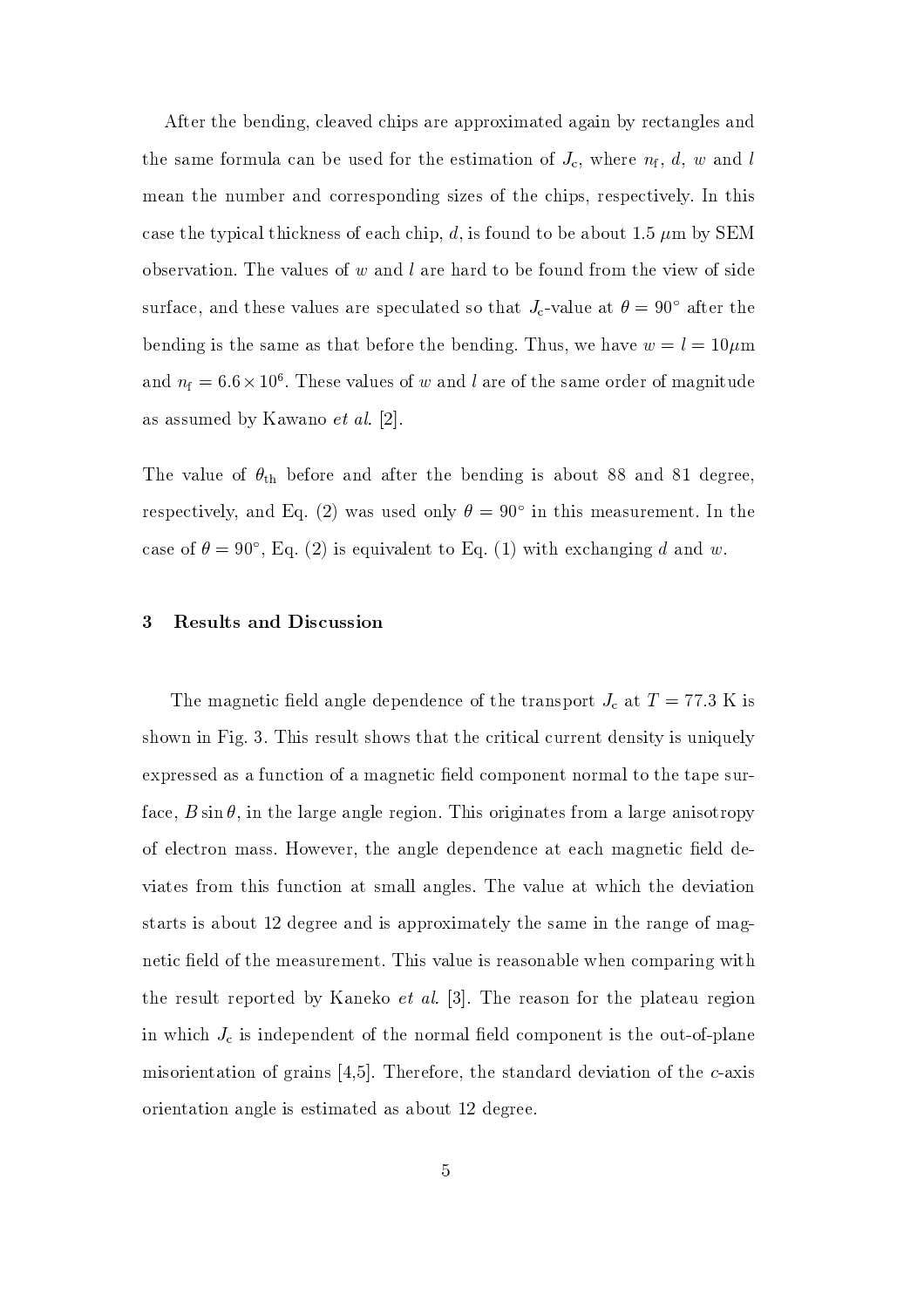Figs. 4 and 5 show the angular dependence of DC magnetization  $J_c$  before and after breaking the intergrain current, respectively. Comparing these results, it is found that the anisotropy of  $J_c$  increases by breaking the connectivity. The magnetization  $J_c$  at 90 $\degree$  before the bending is about one order of magnitude smaller than the transport  $J_c$  at  $B = 0.12$  T. This originates from the difference of the electric field criterion between the two measurements as above-mentioned. That is, the difference of the electric field of four orders of magnitude can explain the difference of  $J_c$  of one order of magnitude for the low *n*-value at a high magnetic field  $[6]$ . In comparison to this the difference of  $J_c$  at  $\theta = 0^{\circ}$  is much smaller than that at  $\theta = 90^{\circ}$ . This is due to the contribution of large intragrain currents from grains which are exactly parallel to the magnetic field.

The intrinsic anisotropy of the critical current density originates from the anisotropy of irreversibility field. That is, the larger anisotropy at a higher field shown in Fig. 5 comes from the deterioration of  $J_c$  at  $\theta = 90^{\circ}$  at which the irreversibility field is lowest. It is assumed that the angular dependence of irreversibility field can be expressed as the anisotropic effective mass model [7]:

$$
B_{\rm i}(\theta) = \frac{B_{\rm i}(0)}{\sqrt{\cos^2\theta + \gamma^2\sin^2\theta}},\tag{3}
$$

where  $B_i(0)$  is a value in magnetic field in the a-b plane and  $\gamma$  is the anisotropy parameter. Thus, the angular dependence of the critical current density is expressed as [8]

$$
J_{\rm c}(\theta) \propto B^{\gamma_{\rm p}-1} \left(1 - \frac{B}{B_{\rm i}(\theta)}\right)^{\delta},\tag{4}
$$

where  $\gamma_{\rm p}$  and  $\delta$  are the pinning parameters.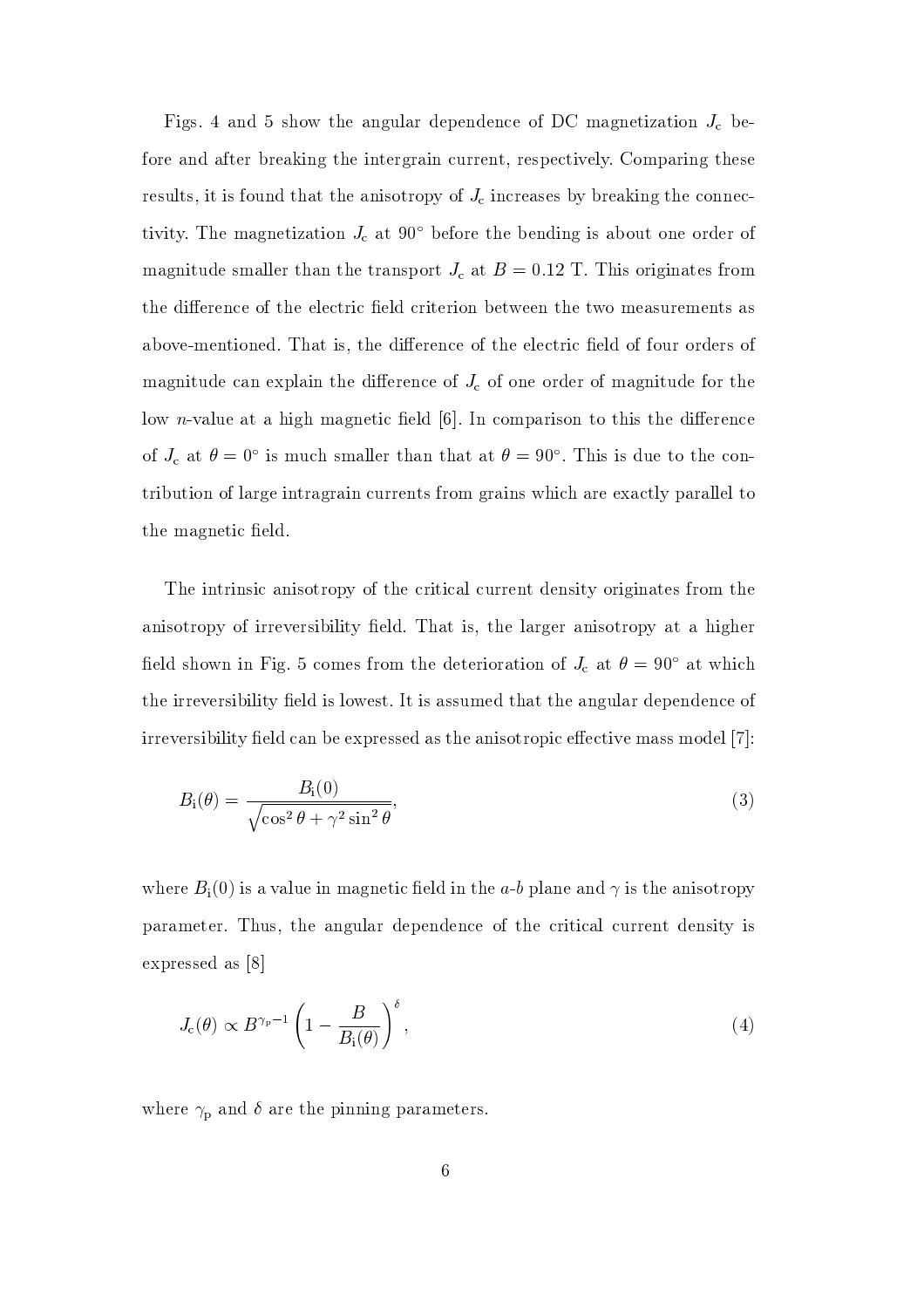In the measured tape, the direction of  $c$ -axes of grains are distributed around the direction perpendicular to the tape surface. The effect of the misalignment of grains is considered. It is assumed that the distribution of the c-axis orientation angle can be expressed by a Gaussian distribution:

$$
f(\theta') = \frac{1}{\sigma\sqrt{2\pi}} \exp\left(-\frac{\theta'^2}{2\sigma^2}\right),\tag{5}
$$

where  $\theta'$  is the angle between the c-axis of the grain and the direction perpendicular to the tape surface, and  $\sigma$  is the standard deviation of the c-axis orientation angle and we have  $\sigma = 12^{\circ}$  from the results in Fig. 3. The angular dependence of the experimental  $J_c$  is considered to be expressed as

$$
J_{\rm c}(\theta) = \int f(\theta') J'_{\rm c}(\theta + \theta') d\theta',\tag{6}
$$

where  $J_c'(\theta)$  is the critical current density without the c-axis misorientation.

In the theoretical analysis of the field angle dependence of  $J_c$  using this model,  $B_i(0)$  was determined by extrapolating the magnetization  $J_c(B)$  in the parallel field to zero. The parameters,  $\delta$ ,  $\gamma_p$  and  $\gamma$  are determined so that a good fit is obtained between the experimental and theoretical results for the field angle dependence of the magnetization  $J_c$  and the irreversibility field after breaking the connectivity. The used parameters are shown in Table 1. The dotdash line and solid symbols in Fig. 6 show the theoretical and experimental results on the normalized magnetization  $J_c$  at  $B = 0.08$  T calculated from  $Eq.(6)$ , respectively. In the above the assumed intrinsic angular dependence of the intragrain critical current density without c-axis misorientation,  $J'_{c}(\theta)$ , is shown by the dash line in Fig. 6. The irreversibility field is shown in Fig. 7. Fairly good agreements are obtained.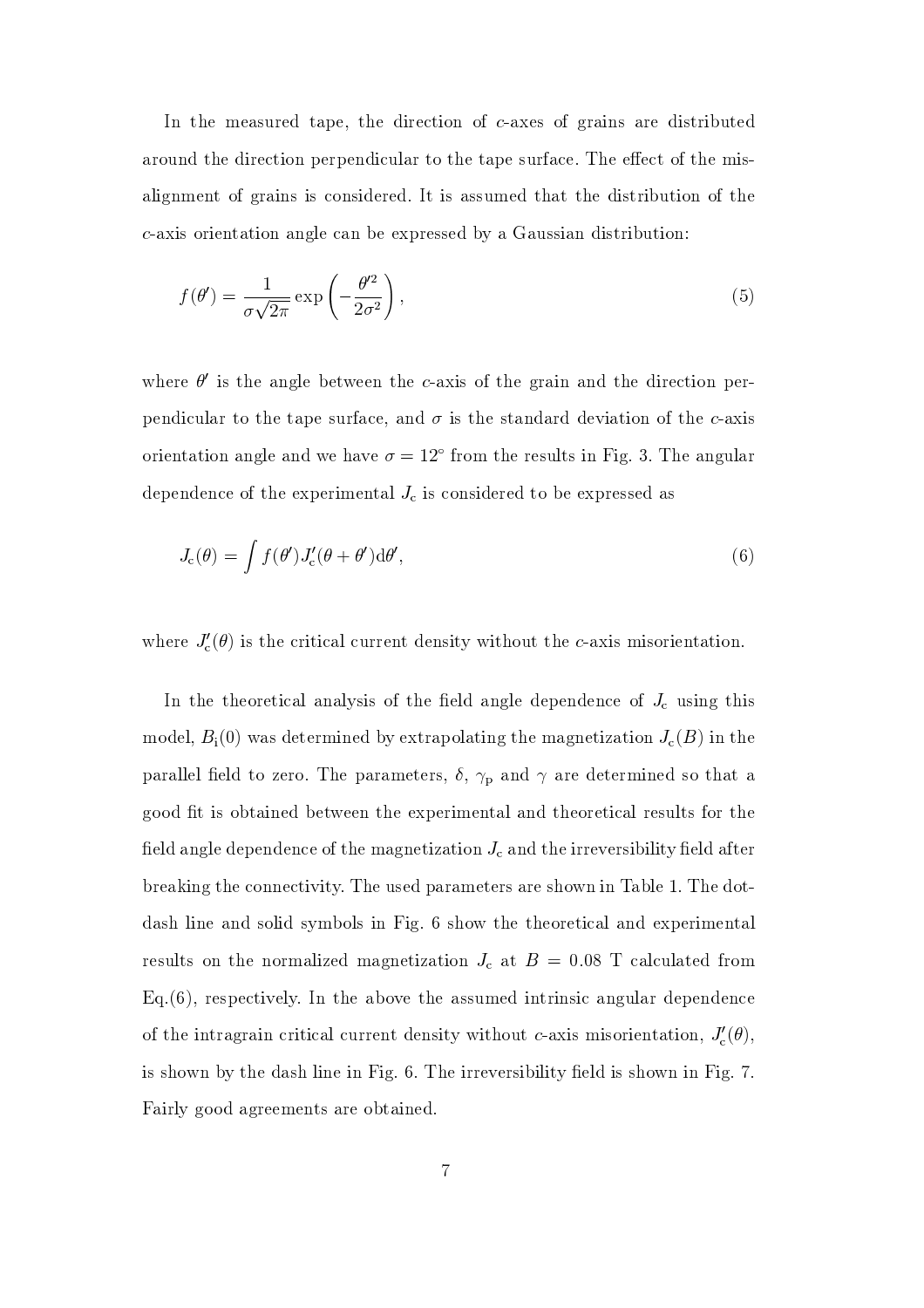On the other hand, the value of the anisotropy parameter,  $\gamma = 20.4$ , seems to be fairly smaller than the experimental estimation ranged from 30 to 50  $[9]$ . This disagreement seems to be attributed to the assumption of direct application of the anisotropic effective mass model to the irreversibility field, which is considered to be strongly affected by the flux creep. For a more correct estimation of the anisotropy parameter, the analysis in which the effect of the flux creep is taken into account is necessary.

In Fig. 6, it is expected that the intragrain critical current density at  $\theta = 0$ can be improved by a factor 2.7 by elimination of the c-axis misorientation of grains. This value corresponds to the case where the magnetic field is exactly applied parallel to each grain.

For the improvement of the transport critical current density of Bi-2223 tape, the in-plane alignment of grains is also necessary. The effect of in-plane alignment on the intergrain critical current density should be clarified for the first step.

#### $\overline{4}$ Summary

The magnetic field angle dependence of magnetic  $J_{\rm c}$  was measured for the Bi-2223 tape specimen before and after the bending, and the intrinsic anisotropy of intragrain critical current density was investigated when the orientation of the c-axis is aligned. It is found that the intragrain critical current density is improved by a factor of 2.7 in a parallel magnetic field.

The effect of the in-plane alignment of grains on the intergrain critical current density is necessary for the improvement of the transport critical current density.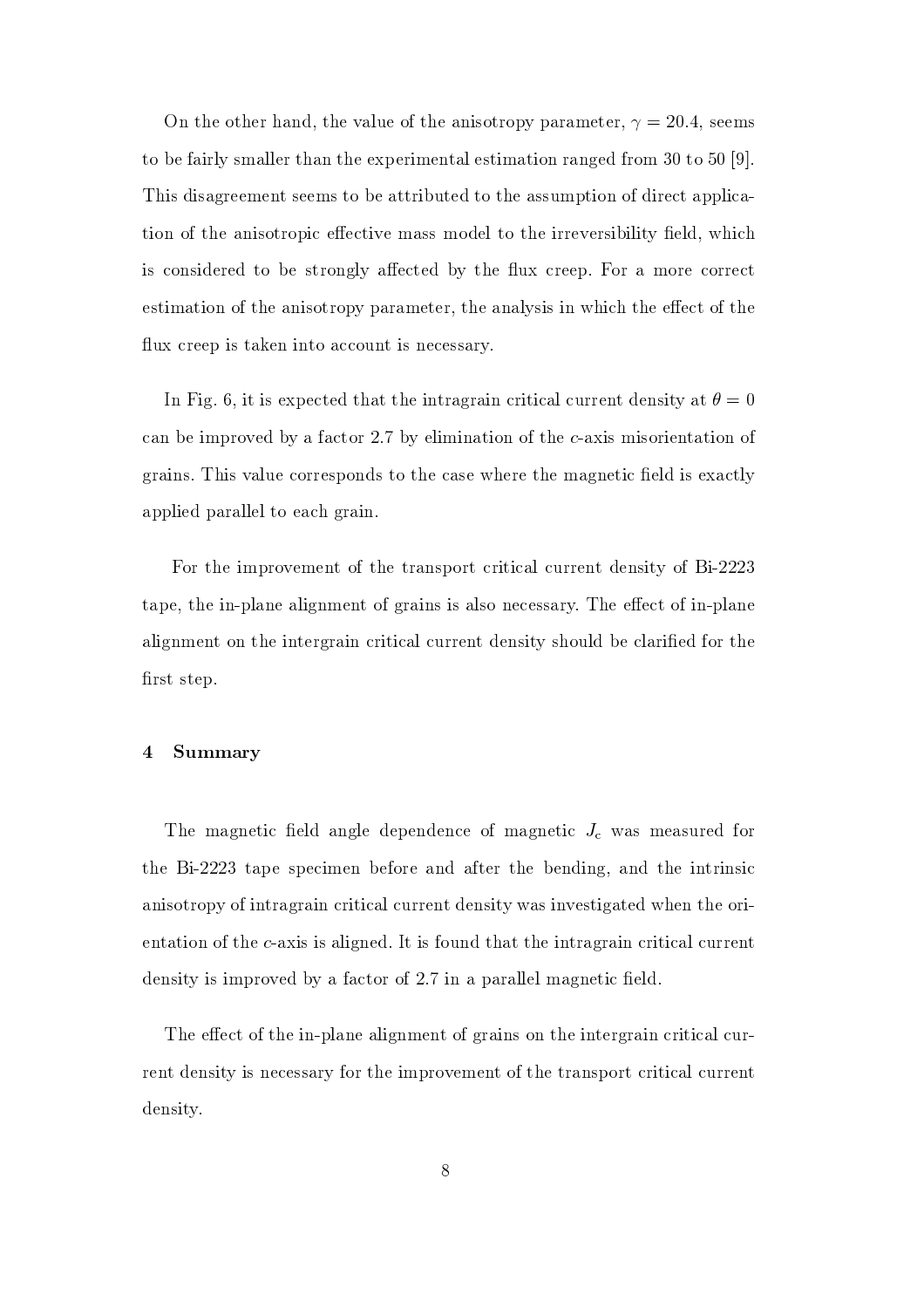The anisotropy parameter evaluated from the anisotropy of the intragrain critical current was 20.4. This value is smaller than the values reported in literatures. This seems to be caused by the assumption of direct application of the anisotropic effective mass model to the irreversibility field.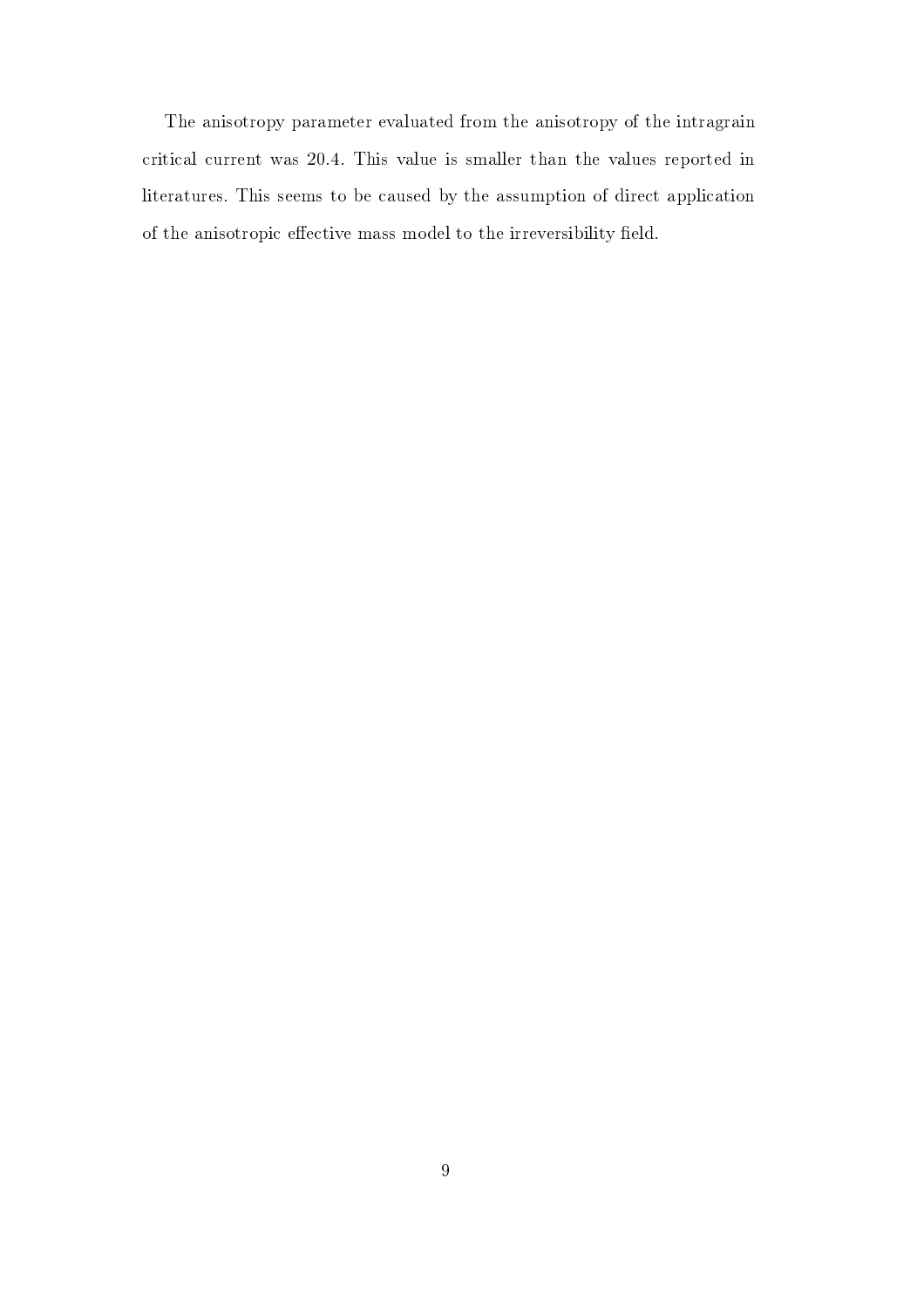### References

- [1] Y. Ueno, E. S. Otabe, T. Matsushita, M. Kiuchi, Adv. Cryog. Eng. (Materials) 48 $(2002)$  1110.
- [2] K. Kawano, K. Fukuta, A. Oota, T. Higuti, H. Fujimoto, J. Cryog. Soc. Jpn. 34  $(1999)$  73 [in Japanese].
- [3] T. Kaneko, Y. Torii, H. Takei, K. Tada, K. Sato, in: T. Fujita, Y. Shiohara (Eds.), Advances in Superconductivity VI, Springer, Tokyo, 1994, p. 683.
- [4] B. Hensel, J. C. Grivel, A. Pollini, R. Flükiger, Physica C 205 (1993) 329.
- [5] J. -O. Willis, J. Y. Coulter, E. J. Peterson, G. F. Chen, L. L. Daemen, L. N. Bulaevskii, M. P. Maley, G. N. Riley, W. L. Carter, S. E. Dorris, M. T. Lanagan, B. C. Porok, Adv. Cryog. Eng. 40 (1993) 9.
- [6] M. Kiuchi, Y. Himeda, Y. Fukumoto, E. S. Otabe, T. Matsushita, Supercond. Sci. Technol. 17 (2004) S10.
- [7] R. C. Morris, R. V. Coleman, R. Bhandari, Phys. Rev. B5 (1972) 895.
- [8] T. Kiss, H. Okama, IEEE Trans. Appl. Supercond. 11 (2001) 3900.
- [9] N. Clayton, N. Musolino, E. Giannini, V. Garnier, R. Flükiger, Supercond. Sci. Technol. 17 (2004) S563.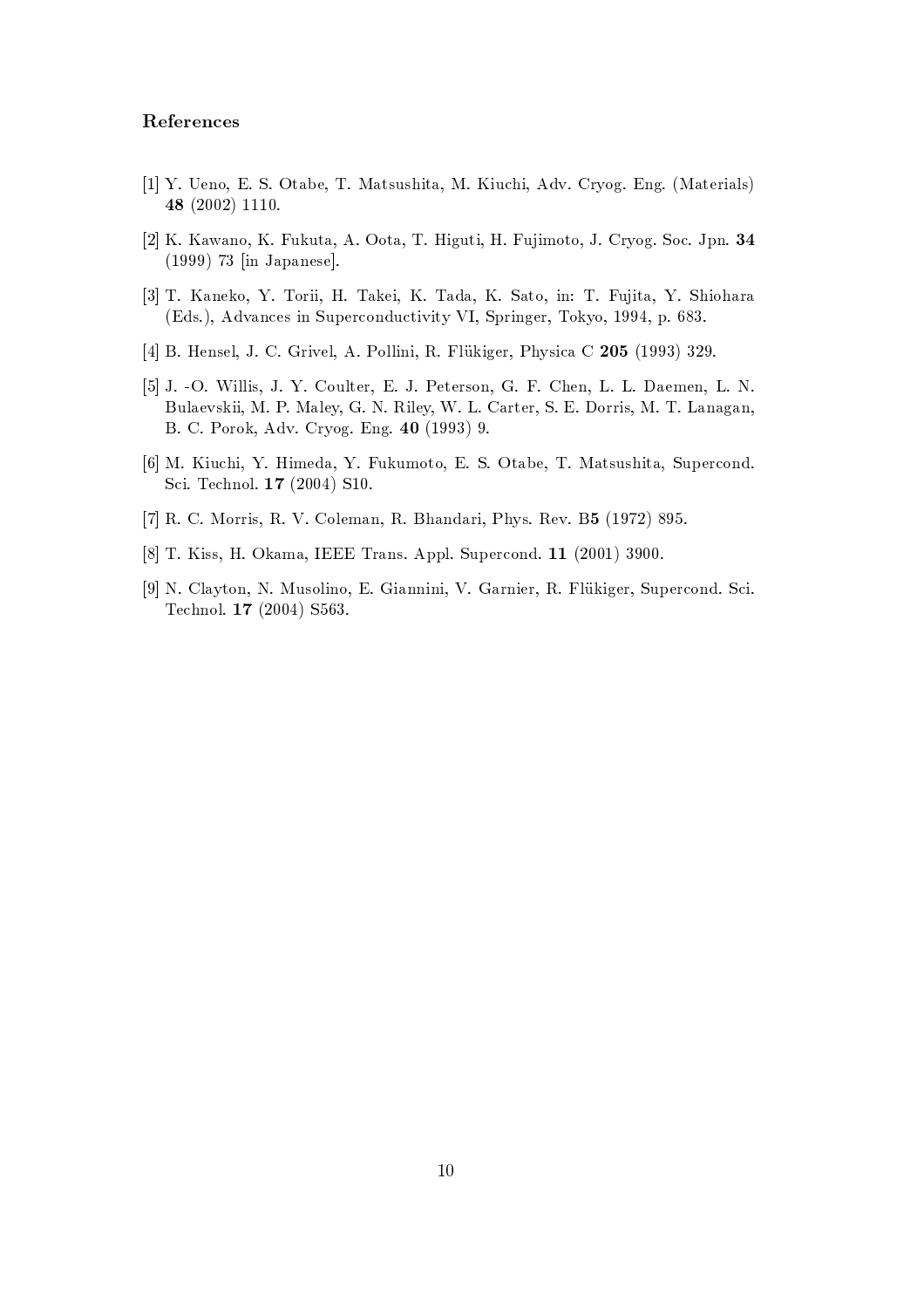Table 1 Parameters used for numerical calculation

| pinning parameters:                             | $\delta = 3.0, \gamma_{\rm p} = 0.75$ |
|-------------------------------------------------|---------------------------------------|
| anisotropy parameter:                           | $\gamma = 20.4$                       |
| irreversibility field parallel to tape surface: | $B_i(0) = 2.04$ T                     |
| standard deviation of c-axis alignment:         | $\sigma = 12$                         |

Figure 1 Microstructures of cleaved cross-section of bent superconducting filament.

- Figure 2 Schematic illustration of current in a superconducting filament or chip which flows in a plane and normal to applied magnetic field: is applied (a) and (b) for  $0 \le \theta < \theta_{\text{th}}$  and (c) for  $\theta_{\text{th}} < \theta \le 90^{\circ}$ .
- Figure 3 Transport  $J_c$  for Bi-2223 tape at 77.3 K vs magnetic field component normal to the tape.
- Figure 4 Field angle dependence of DC magnetization  $J_c$  at 77.3 K before breaking.
- Figure 5 Field angle dependence of DC magnetization  $J_c$  at 77.3 K after breaking.
- Figure 6 Field angle dependence of intragrain critical current density at  $B = 0.08$  T at 77.3 K. Symbols show experimental results in Fig. 4. The broken line shows the assumed field angle dependence for the ideal case of  $c$ -axis aligned tape and the chained line shows the calculated dependence.
- Figure 7 Field angle dependence of irreversibility field at 77.3 K. Error bars show the irreversibility field obtained by extrapolating of  $J_c$ -B characteristics and the dash line shows the prediction of Eq. (3) with  $B_i(0) = 2.04$  T and  $\gamma = 20.4$ .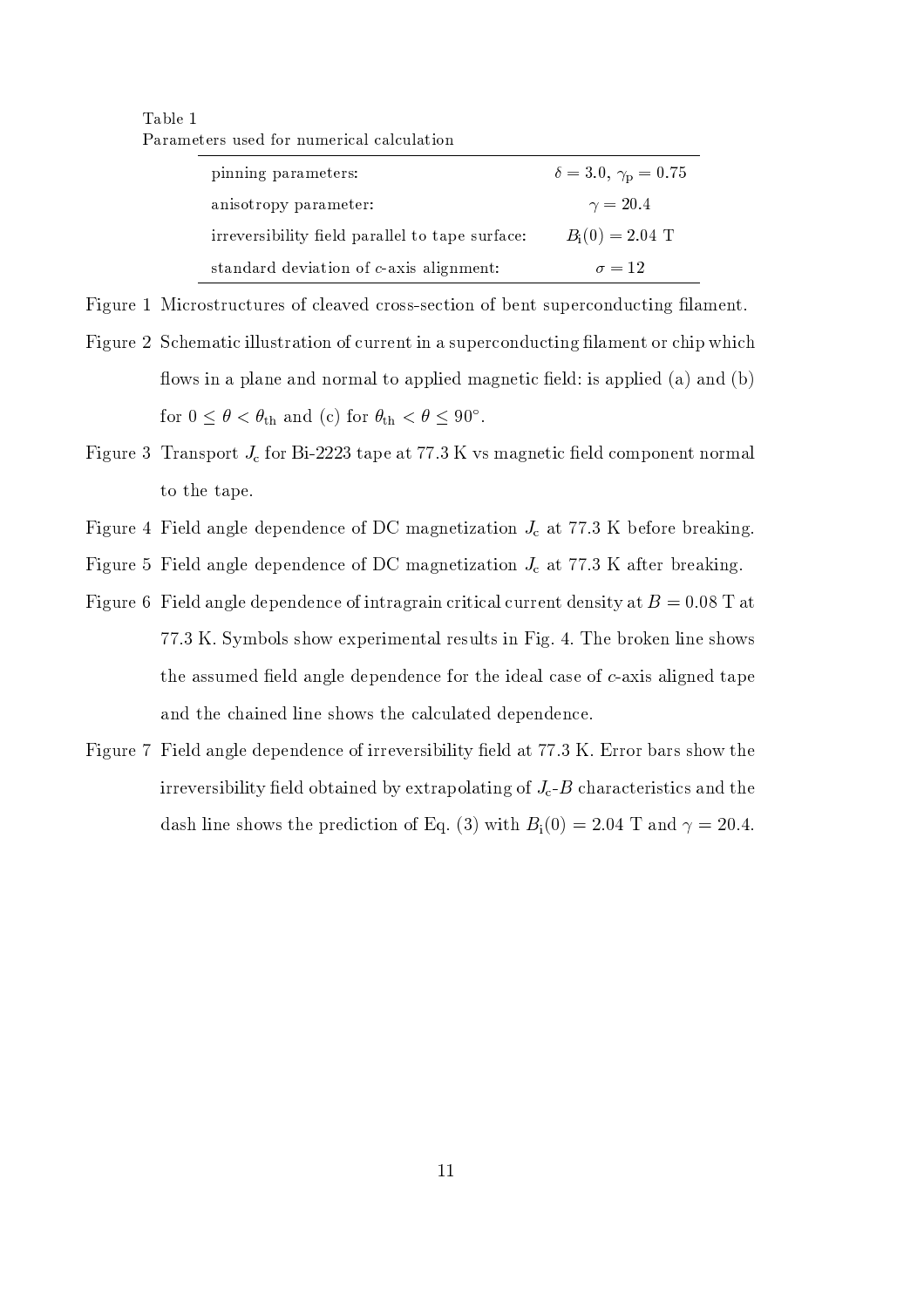

Fig. 1: Y. Himeda $\it{et~al.}$  WSP–39/ISS2004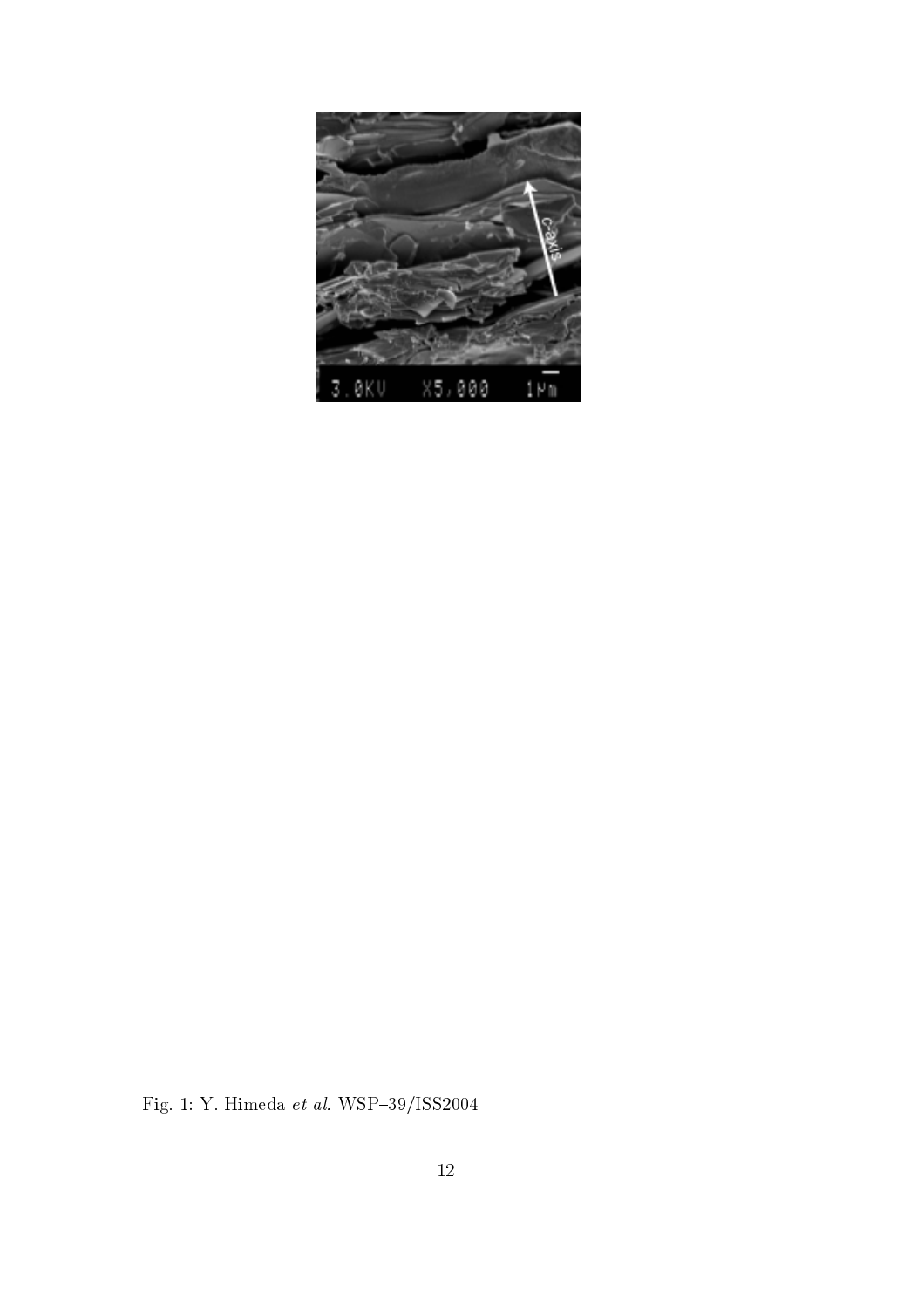

Fig. 2: Y. Himeda $\it{et~al.}$  WSP–39/ISS2004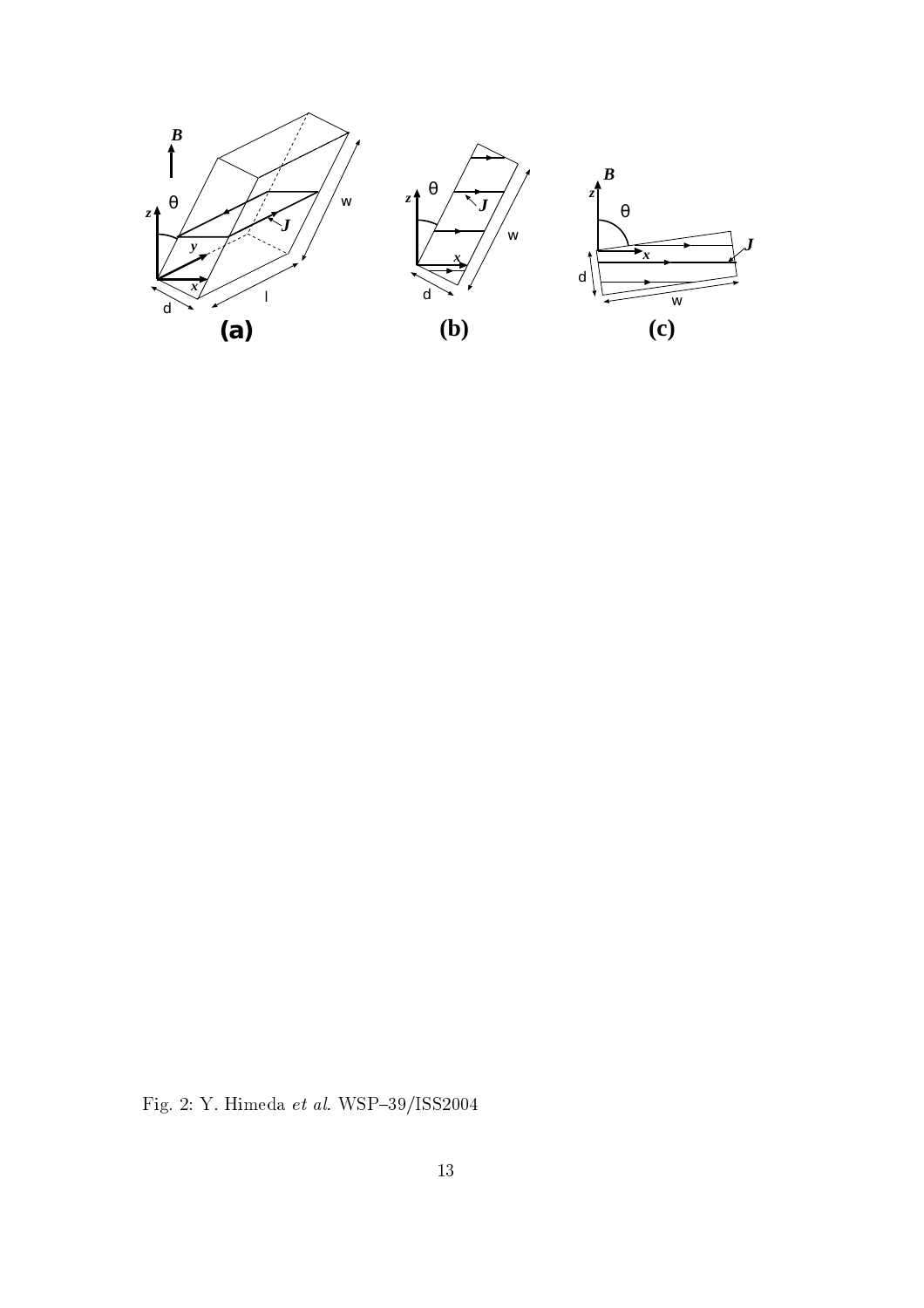

Fig. 3: Y. Himeda et al. WSP-39/ISS2004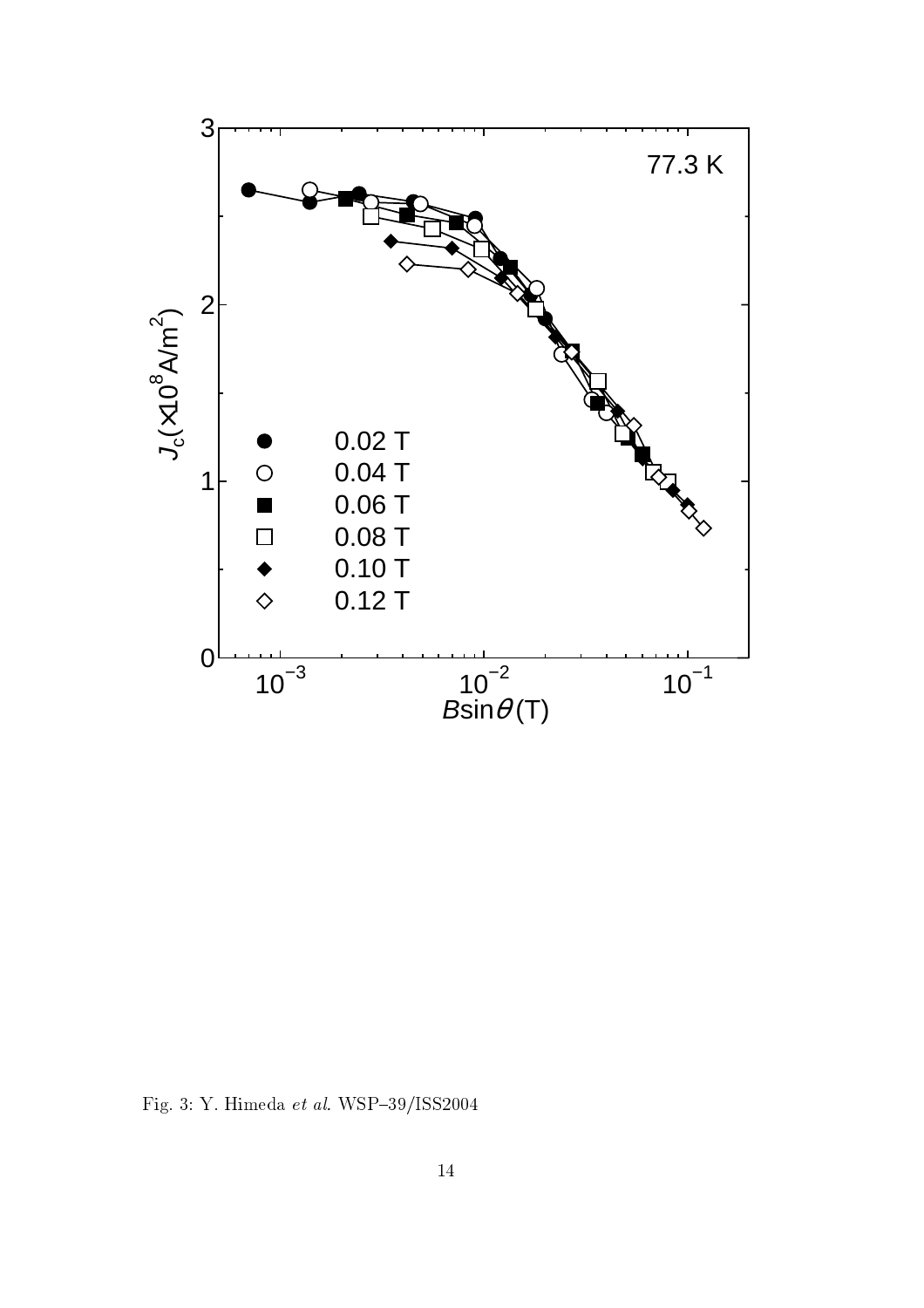

Fig. 4: Y. Himeda $et$   $al.$  WSP–39/ISS2004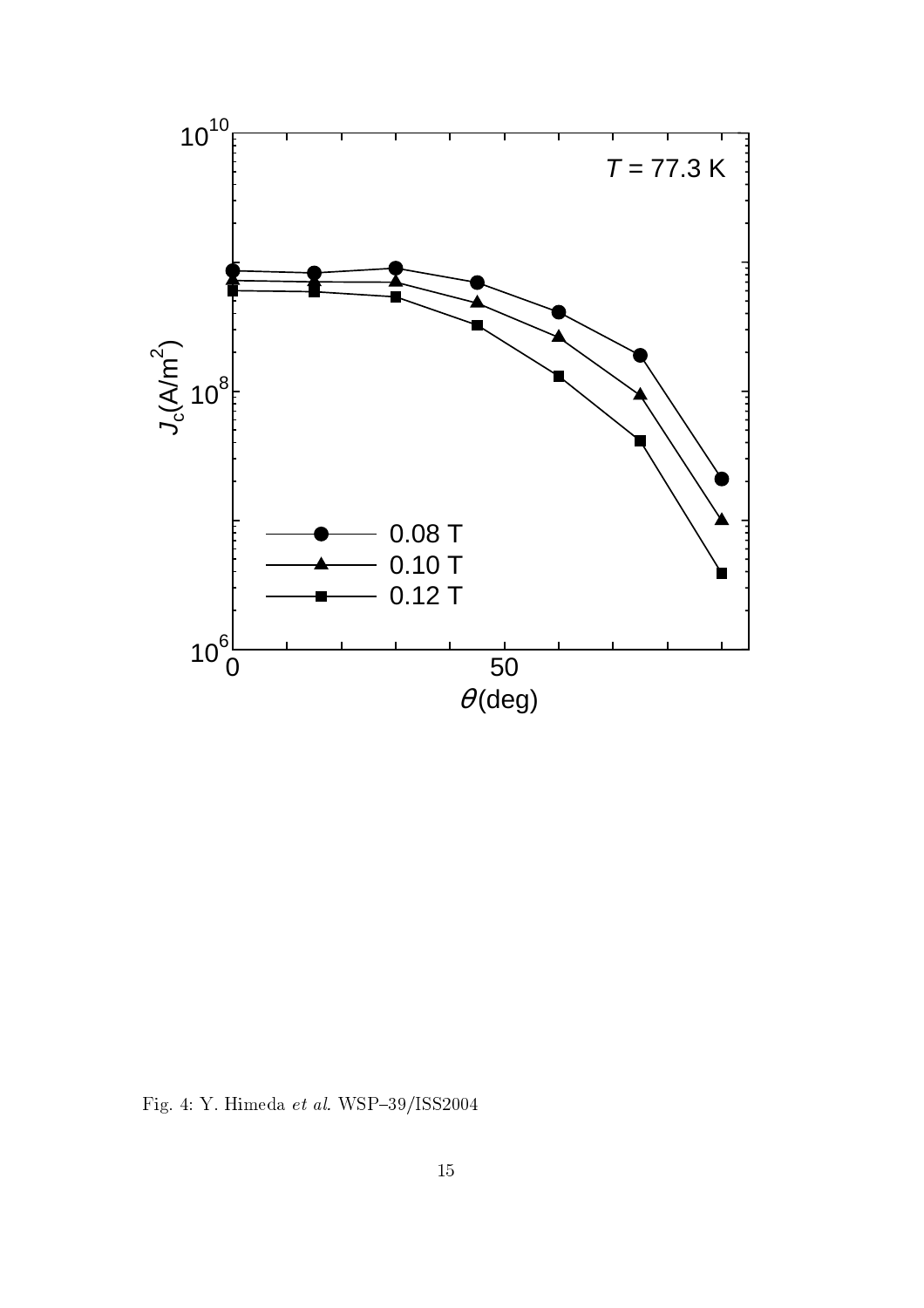

Fig. 5: Y. Himeda $et$   $al.$  WSP–39/ISS2004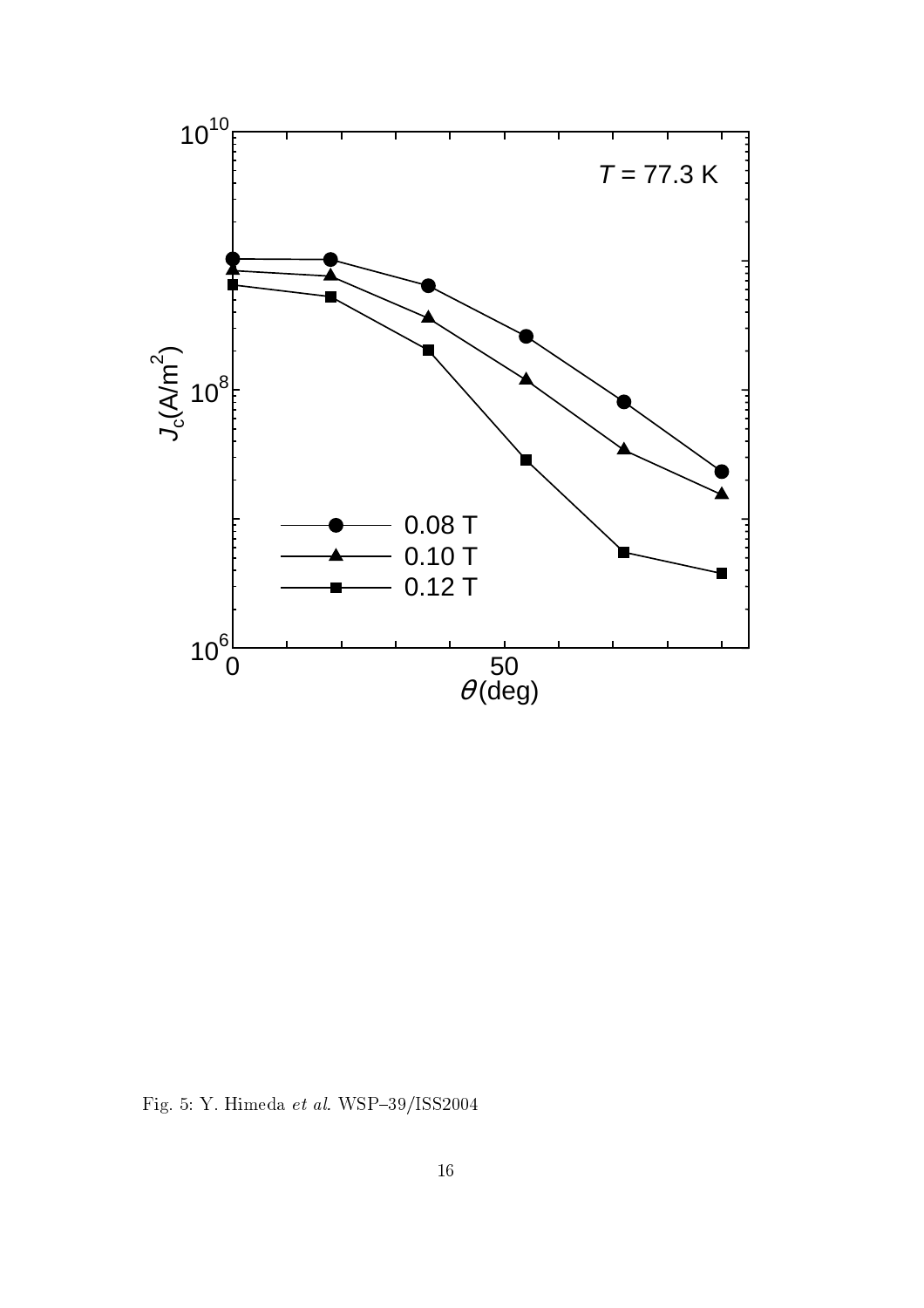

Fig. 6: Y. Himeda *et al*. WSP–39/ISS2004